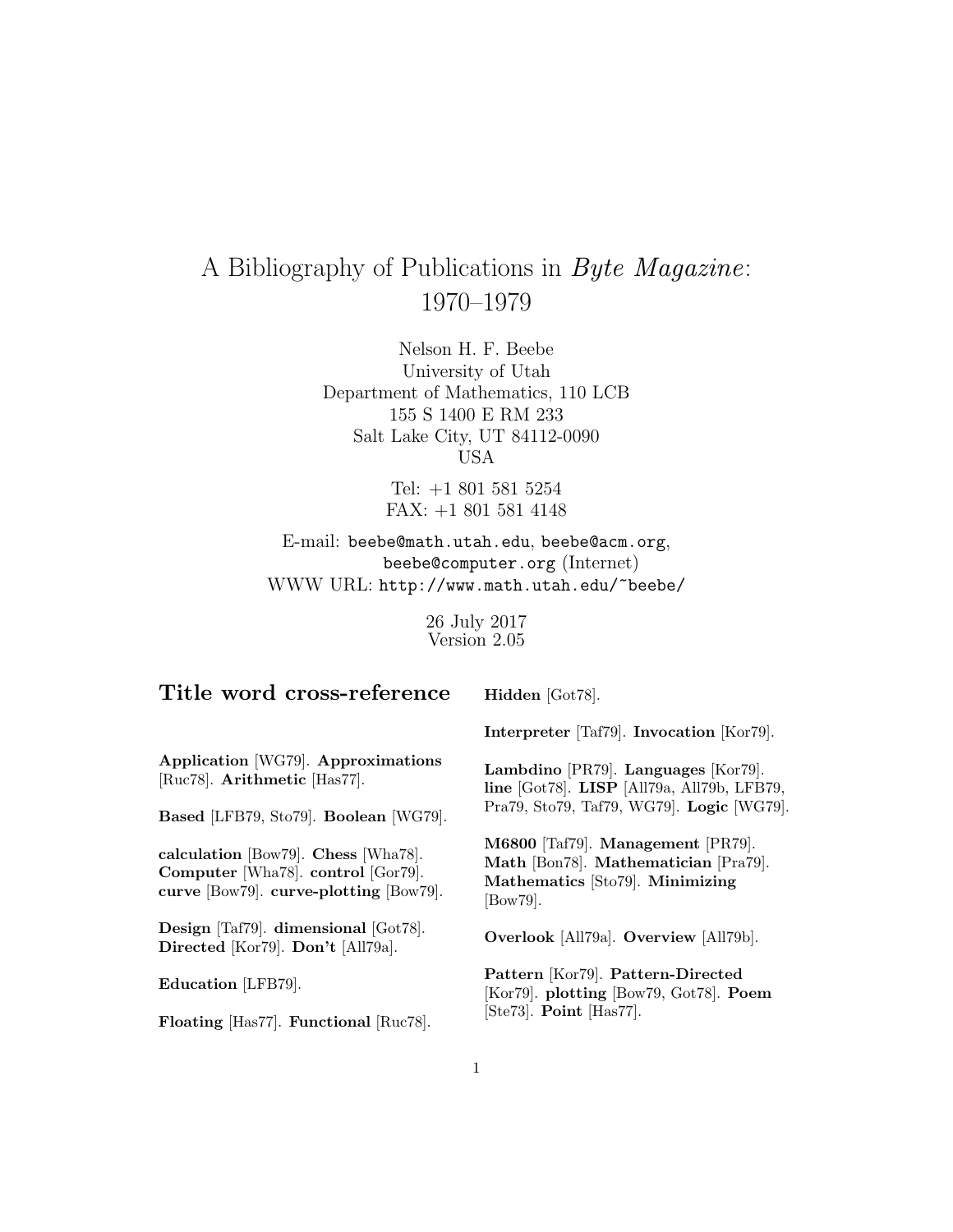**Queueing** [Gor79].

**Real** [Bon78].

**science** [Gor79]. **Storage** [PR79]. **subroutines** [Got78]. **Symbolic** [Sto79]. **System** [PR79]. **Systems** [LFB79, Sto79].

**theory** [Gor79]. **three** [Got78]. **three-dimensional** [Got78]. **Trees** [Ste73]. **Tutorial** [Wha78].

**View** [Pra79].

**wait** [Gor79]. **World** [Bon78].

# **References**

# **Allen:1979:DOL**

[All79a] J. R. Allen. Don't overlook LISP. Byte Magazine, 4(3):??, March 1979. CODEN BYTEDJ. ISSN 0360-5280.

# **Allen:1979:OL**

[All79b] J. R. Allen. An overview of LISP. Byte Magazine, 4(8):???–122, August 1979. CODEN BYTEDJ. ISSN 0360- 5280.

# **Boney:1978:MRW**

[Bon78] J. Boney. Math in the real world. Byte Magazine, 3(9):114–119, September 1978. CODEN BYTEDJ. ISSN 0360-5280.

# **Bowker:1979:MCP**

[Bow79] T. G. Bowker. Minimizing curveplotting calculation. Byte Magazine, 4(12):134–182, December 1979. CO-DEN BYTEDJ. ISSN 0360-5280.

# **Gorney:1979:QTS**

[Gor79] L. Gorney. Queueing theory, the science of wait control. Byte Magazine, 4

(4, 5):??, ?? 1979. CODEN BYTEDJ. ISSN 0360-5280.

# **Gottlieb:1978:HLS**

[Got78] M. Gottlieb. Hidden line subroutines for three-dimensional plotting. Byte Magazine, 3(5):49–58, May 1978. CO-DEN BYTEDJ. ISSN 0360-5280.

# **Hashizume:1977:FPA**

[Has77] B. Hashizume. Floating point arithmetic. Byte Magazine,  $2(11):76-78$ , 180–188, November 1977. CODEN BYTEDJ. ISSN 0360-5280.

# **Kornfeld:1979:PDI**

[Kor79] W. A. Kornfeld. Pattern-directed invocation languages. Byte Magazine, 4(8):34–48, August 1979. CODEN BYTEDJ. ISSN 0360-5280.

# **Laubsch:1979:LBS**

[LFB79] Joachim H. Laubsch, G. Fischer, and H. D. Bocker. LISP based systems for education. Byte Magazine, 4(8):18– 24, August 1979. CODEN BYTEDJ. ISSN 0360-5280.

#### **Prini:1979:LSM**

[PR79] G. Prini and M. Rudalics. The Lambdino Storage Management System. Byte Magazine,  $4(8):26-32$ , August 1979. CODEN BYTEDJ. ISSN 0360-5280.

#### **Pratt:1979:MVL**

[Pra79] V. R. Pratt. A mathematician's view of LISP. *Byte Magazine*,  $4(8):162-$ 168, August 1979. CODEN BYTEDJ. ISSN 0360-5280.

# **Ruckdeschel:1978:FA**

[Ruc78] F. Ruckdeschel. Functional approximations. Byte Magazine,  $3(11):34-46$ ,